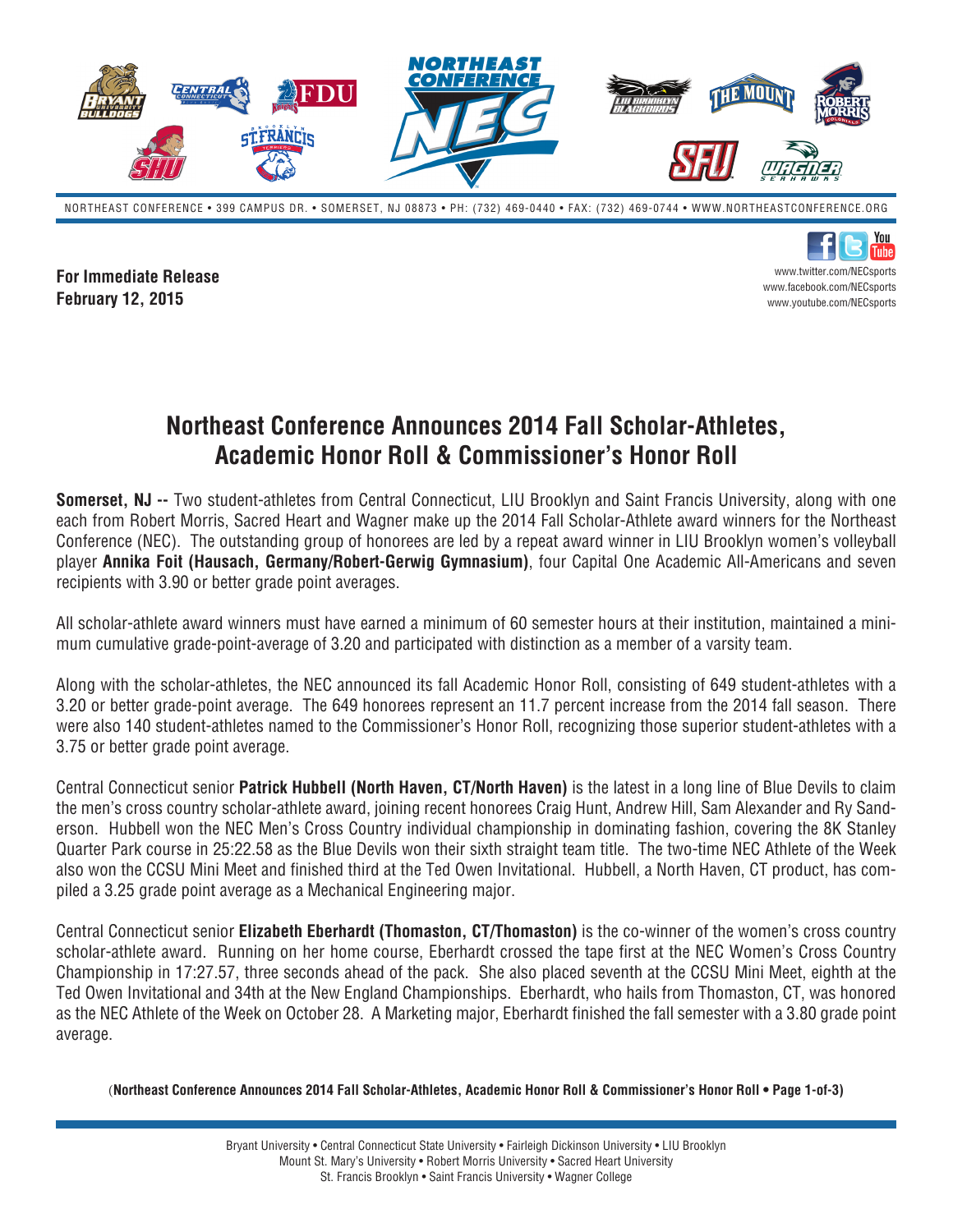Saint Francis U senior **Kylie Jackson (Apollo, PA/Kiski Area)** is the co-recipient of the women's cross country scholar-athlete award. Jackson placed second overall at the 2014 NEC Women's Cross Country Championship with a time of 17:30.85, just three seconds off the pace. In doing so, the Apollo, PA native helped the Red Flash to a third place overall finish. A two-time NEC Athlete of the Week, Jackson was the top Red Flash finisher in five-of-seven races over the fall. She won the Bucknell Bison meet to start her senior campaign, then took first in SFU's own Father Bede Invitational meet two weeks later. Jackson also placed fourth at the Ted Owen Invitational in late September. Jackson is a Political Science major who maintains a 3.90 grade point average.

Sacred Heart senior running back **Sean Bell (Medford Lakes, NJ/Bishop Eustace)** wraps up his senior year with his selection as the co-scholar-athlete award winner in football. Bell had a career year in helping the Pioneers to a second straight NEC championship. He rushed for 550 yards and three touchdowns, including a 112-yard effort on 15 carries in Sacred Heart's FCS Tournament game at Fordham on November 29. He also compiled 186 receiving yards and caught a touchdown during his senior campaign. Bell finished his career with 1,131 yards and six touchdowns. In December, Bell became the first Sacred Heart football player to be tabbed a Capital One Academic All-American, earning second team honors. A Business major with a 3.91 cumulative grade point average, the Medford Lakes, NJ native has earn Dean's List distinction each semester at Sacred Heart and twice finished semesters with a perfect 4.0 GPA.

Robert Morris junior offensive lineman **Nick Faraci (McDonald, PA/South Fayette)** collects co-scholar-athlete accolades in football. Faraci, a center, has started 33 consecutive games for the Colonials, the longest active streak on the Robert Morris offense. He helped RMU rush for at least 160 yards in three games this past season, including a 214-yard effort against North Dakota. Faraci, who coordinates the pre-snap calls for the Colonials, earned the role of captain in multiple games over the course of the 2014 campaign. The McDonald, PA capped his junior year by being selected to the Capital One Academic All-America second team. He previously became the ninth RMU football student-athlete to earn multiple Academic All-District honors. The Nursing major plans to attend medical school upon graduating. Faraci currently possesses a 3.93 grade point average.

Saint Francis U senior midfielder **Pablo Medina (Monterrey, Mexico/IMG Academies)** is one of two recipients of this year's men's soccer scholar-athlete honor. Medina provided the creative spark in the Red Flash attack this season, finishing first in the NEC and fourth in the nation with 11 assists on the year. The 11 assists established a new SFU single-season record and he ranks second all-time at the school with 19 assists over the course of his career. Medina played an essential role down the stretch of the season, helping the Red Flash to their third consecutive NEC playoff appearance and a berth in the NEC title game. He was tabbed to the NSCAA All-Northeast Region first team and was tabbed an ECAC All-Star after collecting first team All-NEC honors. An Accounting major, Medina finished the fall semester with a 3.91 cumulative grade point average.

LIU Brooklyn senior striker **Brice Merwine (Carlisle, PA/Carlisle)** is this year's men's soccer co-scholar-athlete award winner. Merwine led the Blackbirds to their first NEC Tournament appearance in 10 years, ranking second in the conference and ninth in the nation with 12 goals on the year. An All-NEC first team and NEC All-Tournament selection, Merwine also ranked second in the league in both goals (0.71) and points (1.41) per game. The two-time NEC Player of the Week scored three-game winners in 2014, and posted four multi-goal games to help LIU to a 4-3 record in conference play. For his efforts on the field and in the classroom, Merwine was named to the Capital One Academic All-America second team. As part of his academic study, the Carlisle, PA native participated in the 2013 Summer Undergraduate Research Institute in Experimental Mathematics at Michigan State University's Lyman Briggs College. He was one of only 15 college students chosen to take part in the prestigious event. Merwine is a Mathematics major who carries a 3.93 grade point average.

Wagner redshirt senior **Katie Marcy (Bellmore, NY/John F. Kennedy)** collects this year's NEC women's soccer scholar-athlete award. Marcy helped lead the Seahawks to their first-ever NEC Tournament appearance, anchoring a suffocating Wagner defense that allowed just two goals in league play. A two-time NEC Defensive Player of the Week, she led the conference with a 0.74 goals against average and nine shutouts, and ranked second on the circuit and 12th nationally with an .869 save percentage. Against NEC competition, her numbers were off the charts, posting a 0.24 GAA and .956 save percentage. Marcy, a Bellmore, NY native, majors in Education. She has compiled a 3.93 grade point average.